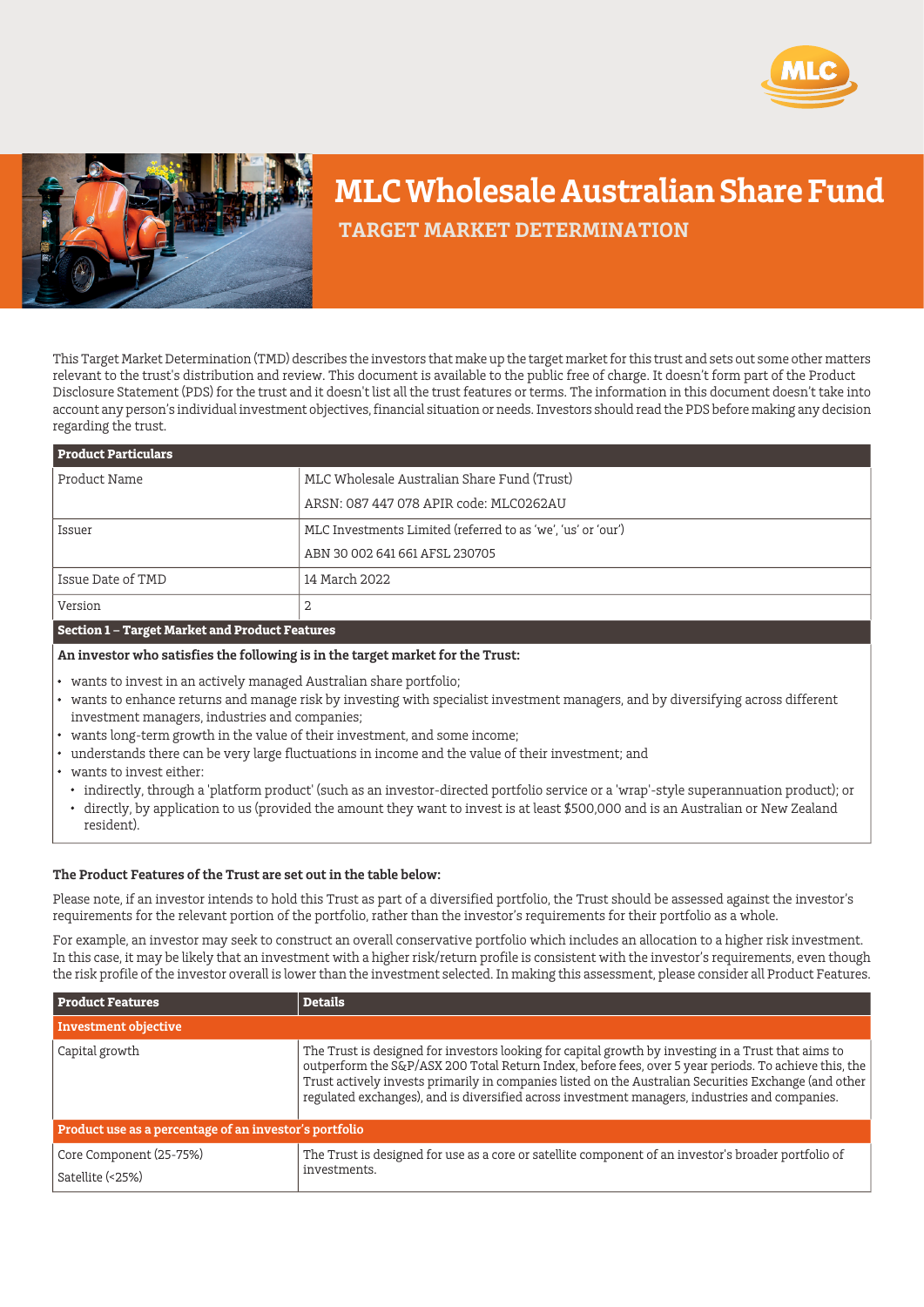Target Market Determination



| <b>Investment timeframe</b>                             |                                                                                                                                                                                                                                                   |  |
|---------------------------------------------------------|---------------------------------------------------------------------------------------------------------------------------------------------------------------------------------------------------------------------------------------------------|--|
| Long term                                               | The Trust is designed for investors who are looking to make a long-term investment, with at least 7 year<br>timeframe.                                                                                                                            |  |
| <b>Risk and Return</b>                                  |                                                                                                                                                                                                                                                   |  |
| Very high risk & return                                 | The Trust is designed for investors seeking the potential for higher returns and are willing to accept<br>very high risk (estimated as 6 or more negative annual returns in any 20 year period).                                                  |  |
| <b>Redemption frequency</b>                             |                                                                                                                                                                                                                                                   |  |
| Daily                                                   | In normal circumstances, the Trust processes withdrawals each business day. For further information<br>refer to the PDS.                                                                                                                          |  |
| <b>Section 2 - Distribution Channels and Conditions</b> |                                                                                                                                                                                                                                                   |  |
| <b>Distribution Channels</b>                            | <b>Distribution Conditions</b>                                                                                                                                                                                                                    |  |
| Direct (non-intermediated) wholesale<br>investor        | By application to us, provided the amount to be invested (and maintained) is at least \$500,000.                                                                                                                                                  |  |
| Platform                                                | Through a 'platform product' (such as an investor-directed portfolio service or a 'wrap'-style<br>superannuation product).                                                                                                                        |  |
| Advised                                                 | This Trust may be distributed to investors by a Licensee or their Authorised Representative (as defined<br>by law) (known as a financial adviser) who provides personal financial product advice.                                                 |  |
| <b>Section 3 - Review Triggers and Review Periods:</b>  |                                                                                                                                                                                                                                                   |  |
| <b>Review triggers</b>                                  |                                                                                                                                                                                                                                                   |  |
| Significant product change                              | We make a significant change to the Trust.                                                                                                                                                                                                        |  |
| Trust performance                                       | The Trust has significantly and persistently not achieved its investment objective.                                                                                                                                                               |  |
| Significant breach                                      | We commit a significant breach of financial services law where the breach relates to the design or<br>distribution of the Trust.                                                                                                                  |  |
| Significant dealings outside of TMD                     | We identify significant dealings outside of the TMD.                                                                                                                                                                                              |  |
| Complaints from investors and distributors              | We receive a significant and unexpected number of complaints, in respect of one or more calendar<br>quarters, in relation to the Trust's design (including its features, terms or conditions) or the manner in<br>which the Trust is distributed. |  |
| Notification from ASIC                                  | We receive a notification from ASIC raising serious concerns regarding the design or distribution<br>of the Trust.                                                                                                                                |  |
| <b>Mandatory review periods</b>                         |                                                                                                                                                                                                                                                   |  |
| <b>Review frequency</b>                                 |                                                                                                                                                                                                                                                   |  |
| Initial review                                          | Within 9 months after the issue date.                                                                                                                                                                                                             |  |
| Subsequent review                                       | After initial review, within every 2 years and 3 months.                                                                                                                                                                                          |  |